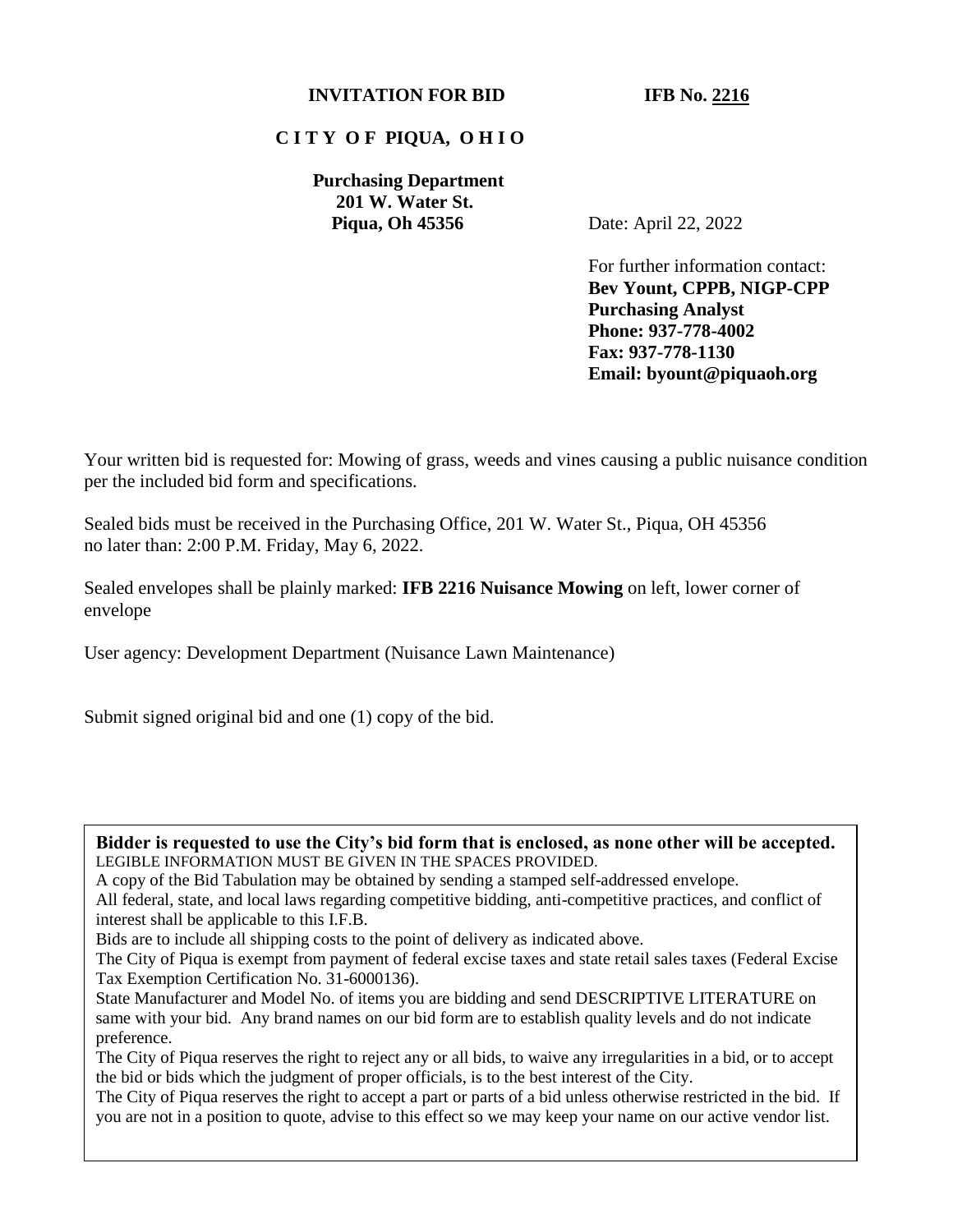## **BID to the City of Piqua, Ohio Purchasing Department**

Please Reply to I.F.B. 2216 No Later Than: 2:00 p.m. 5/6/22

The undersigned proposes and agrees to furnish any or all items bid at the prices stated herein.

1. Provide all needed material, labor, equipment, etc. to do work as described in the attached scope of work for the services necessary to the mowing of grass weeds and vines causing a public nuisance condition in Piqua, OH 45356. The Local Preference Purchasing Program pursuant to Piqua Code Section 34.22 will be applied to this project.

Mowing and trimming of reported overgrown vegetation, grass, weeds or vines to begin May 2022 and continue through November 2022.

Contact Chris Schmiesing at 937-778-2049 or cschmiesing@piquaoh.org with any questions regarding the scope of work. Deadline for submitting questions is 5/5/22 at 3:00 p.m.

#### **Billing Procedure:**

- A bill for work completed the following items will be required:
	- o The date and address of the property that was cut.
	- o Hours of service provided to the nearest 15-minute increment.
- Invoices will be accepted monthly on the last day of the month.

#### **Quality Control:**

The City of Piqua Development Dept. will monitor all maintenance of nuisance properties to ensure City expectations are met. Contractor will provide a name and number of an on-call manager.

The successful bidder must have and maintain current workers compensation insurance, comprehensive general liability and automobile insurance for bodily injury, death or loss of or damage to property of third persons in the minimum amount of \$1,000,000.00 per occurrence with the City of Piqua as an additional named insured.

**Bid:**

Grass Cutting

Hourly Rate: \$\_\_\_\_\_\_\_\_\_\_\_\_\_\_\_ Minimum Charge \$\_\_\_\_\_\_\_\_\_\_\_\_\_\_\_\_\_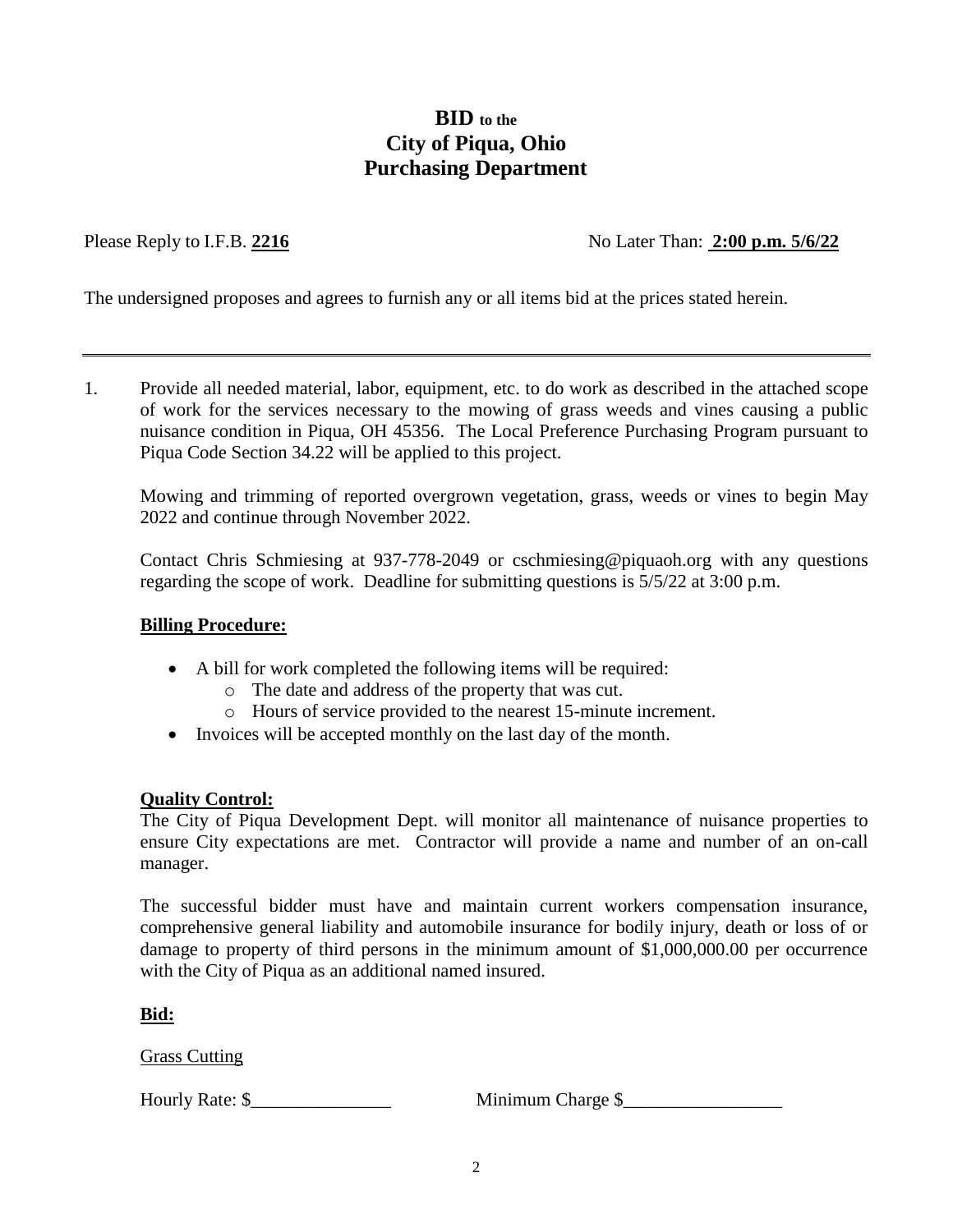THE UNDERSIGNED HEREBY CERTIFIES THAT ITEMS FURNISHED AS A RESULT OF THIS BID WILL BE IN FULL ACCORDANCE WITH THE CITY OF PIQUA SPECIFICATIONS APPLYING THERETO UNLESS EXCEPTIONS ARE STATED ABOVE. THE CITY OF PIQUA RESERVES THE RIGHT TO REJECT ANY OR ALL BIDS, TO WAIVE ANY IRREGULARITIES IN A BID, OR TO ACCEPT THE BID OR BIDS WHICH THE JUDGMENT OF PROPER OFFICIALS, IS TO THE BEST INTEREST OF THE CITY. THE CITY OF PIQUA RESERVES THE RIGHT TO ACCEPT A PART OR PARTS OF A BID UNLESS OTHERWISE RESTRICTED IN THE BID.

All delivery costs are included in this quotation regardless of F.O.B. designation.

Cash Discount Allowed:  $\frac{10^{th}}{200}$  Proximo. Leave blank if your terms are Net 30 days.

Delivery will be made within \_\_\_\_\_\_\_ calendar days after receipt of order.

Prices quoted will remain firm for acceptance within 90 calendar days after bid opening unless otherwise stated.

| City                         | State                                 | Zip Code |
|------------------------------|---------------------------------------|----------|
| By: $\overline{\phantom{a}}$ | Name and Title (please print or type) |          |
|                              |                                       |          |
|                              |                                       |          |
|                              |                                       |          |
| E-Mail Address:              |                                       |          |

#### Standard Terms and Conditions

- 1. BILLING: All goods or services must be billed to the City of Piqua and at prices not exceeding those stated on the purchase order. If prices or terms do not agree with your quotation, you must notify the Purchasing Department within three business days or your disagreement is waived.
- 2. INVOICE: Prepayment or progress payments are not permitted unless prior permission is obtained from the Finance Department. All invoices are to be in duplicate and are to be mailed to the Finance Department and shall reference the City's purchase order number. Failure to include the purchase order number may prevent timely payment. Each purchase order must be invoiced separately. Unless specified otherwise, the invoice will only be paid upon completion of the order. The City of Piqua may issue payments to vendors electronically upon mutual agreement of both parties.
- 3. CASH DISCOUNTS: All cash discount terms will be effective from date of actual receipt and acceptance of the items purchased, or receipt of correct and acceptable invoice, whichever is later.
- 4. FREIGHT: NO COLLECTION FREIGHT SHIPMENTS WILL BE ACCEPTED. All quotations are solicited on a "delivered price" basis. When, in rare instances, the City accepts a quotation not including all shipping charges, your claim for reimbursement, must be itemized on the invoice and supported with a copy of the original freight bill.
- 5. TAXES: The City of Piqua is exempt from payment of Federal excise taxes and State retail sales taxes. Our Federal Excise Tax Exemption Certificate Number is 31-6000136. You are responsible for all Social Security taxes and Workers' Compensation contributions for yourself or any of your employees.
- 6. DELIVERIES: All deliveries on this order must be in full accordance with specifications, properly identified with the purchase order number and must not exceed the quantities specified.
- 7. CANCELLATION: The City of Piqua reserves the right to cancel this order by written notice if you do not fulfill your contractual obligations with respect to timeliness, quality and/or any other reason.
- 8. DEFAULT PROVISIONS: In case of your default, the City of Piqua may procure the items from other sources and hold you responsible for any excess costs occasioned thereby and any other damages permitted by law, if you have been notified in writing by the City of Piqua you are in default and you have failed to cure the default within the time specified.
- 9. NO VERBAL AGREEMENTS: The City of Piqua will be bound only by the terms and conditions of this order, and will not be responsible for verbal agreements made by any officer or employee of the City of Piqua. In order to be binding on the parties, any changes made to these Terms and Conditions shall be in writing and signed by both parties.
- 10. PATENT AND COPYRIGHT INFRINGEMENT: It is hereby understood (and by acceptance of this order) you agree to defend, indemnify and save harmless the City of Piqua, Ohio, its officers, agents and employees from any and all loss, costs or expense on account of any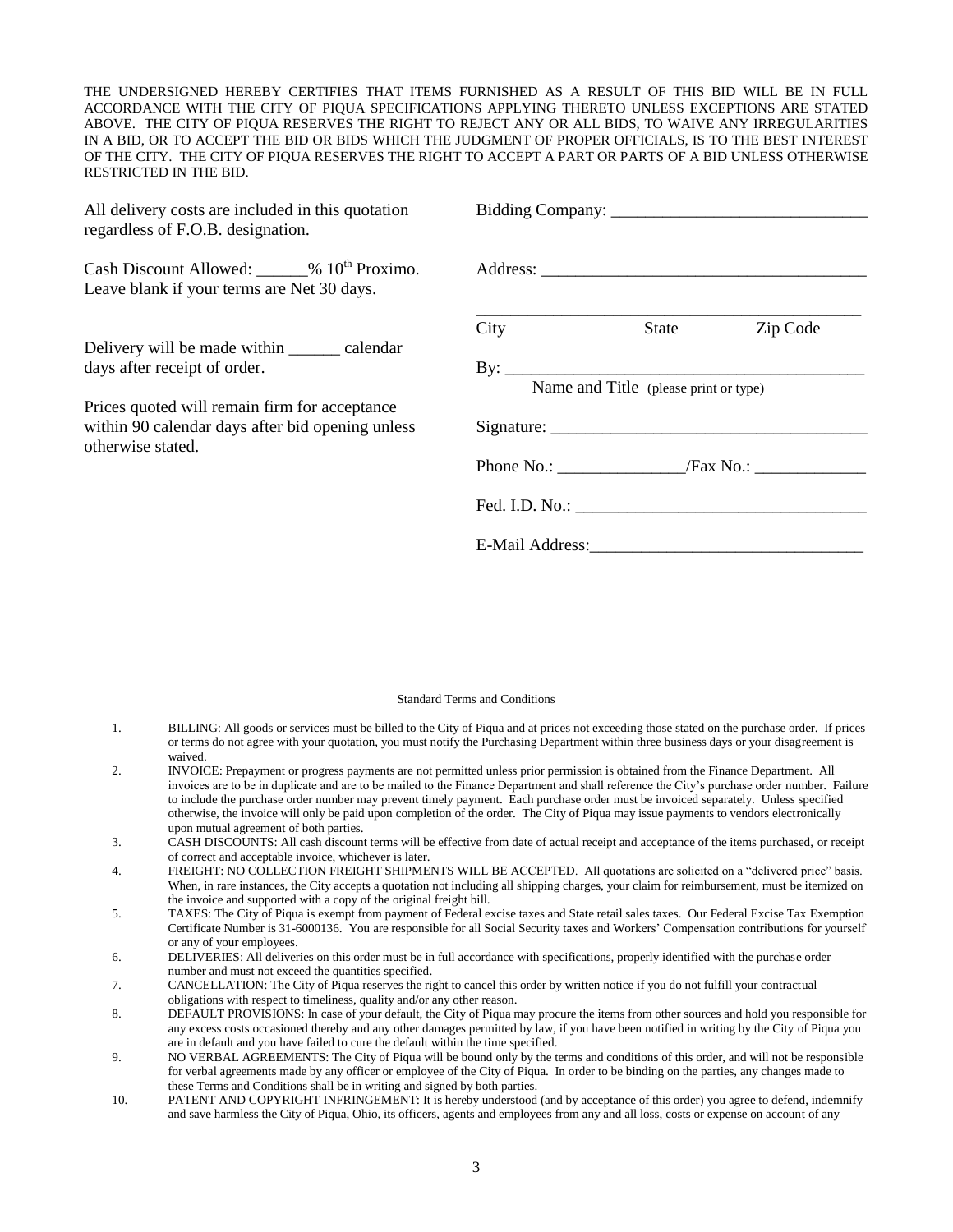claim, suit or judgment as a result of, caused by, or incident to any patent, copyright or trademark infringement and/or royalty, actual or claimed, because of the use or disposition by said City of any article enumerated on this order and sold to said City pursuant to this order.

- 11. INSPECTION: The City of Piqua may inspect the items ordered hereunder during their manufacture, construction and/or preparation at reasonable times and shall have the right to inspect such items at the time of their delivery and/or completion. Items furnished hereunder may at any time be rejected for defects revealed by inspection, analysis, or by manufacturing operations or use after delivery even though such items may have previously been inspected and accepted. Such rejected items may be returned to you for full refund to City of Piqua including shipping and transportation charges.
- 12. WARRANTY: You warrant that the items and their production or completion shall not violate any federal, state or local laws, regulations or orders. You warrant all items delivered hereunder to be free from defects of material or workmanship, to be good quality, and to conform strictly to any specifications, drawings or samples which may have been specified or furnished by the City of Piqua, and you further warrant that you have good title to the items free and clear of all liens and encumbrances and will transfer such title to the City of Piqua. Said warranties shall not negate nor limit any implied warranties of merchantability or fitness. This warranty shall survive any inspection, delivery, acceptance or payment by the City of Piqua.
- 13. RISK OF LOSS: Title and risk of loss to and with respect to the items shall remain with you until the items in a complete state have been delivered to and accepted by the City of Piqua or to an agent or consignee duly designated by the City of Piqua at the location specified on the face hereof, items which are to be shipped shall be shipped F.O.B. destination unless otherwise specified by the City of Piqua. A packing slip must accompany each such shipment and if a shipment is to a consignee or an agent of the City of Piqua, a copy of the packing slip shall be forwarded concurrently to the City of Piqua. If no such packing slip is sent, the count or weight by the City of Piqua or its agent or consignee is agreed to be final and binding on you with respect to such shipment.
- 14. SAVE HARMLESS: You shall indemnify and hold the City of Piqua, its officers, elected officials, agents, consignees, employees, volunteers, and representatives harmless from and against all expenses, damages, claims, suits, or liabilities (including attorney's fees of the City of Piqua) of every kind whatsoever by reason of, arising out of, or in any way connected with, accidents, occurrences, injuries or losses to or any person or property which may occur before or after acceptance of the completed items by the City of Piqua upon or about in any way due to resulting from, in whole or in part, the preparation, manufacture, construction, completion, and/or delivery of the items, including such as are caused by your subcontractors and excluding only such as are caused by the sole negligence of the City of Piqua other than where the City of Piqua's negligence consists of its failure to discover a condition caused or permitted to exist by you or any subcontractor of yours.
- 15. INSURANCE: If requested by the City of Piqua, you shall maintain policies of liability insurance such types and such amounts and with such companies as may be designated by the City of Piqua, which policies shall be written so as to protect the City of Piqua and you from the risks enumerated in Section 14. Such policies of insurance shall not be cancelable except upon thirty (30) days written notice to the City of Piqua and proof of such insurance shall be furnished by you to the City of Piqua. In addition, such policies shall protect all your subcontractors. You agree to make prompt written report to the insurance company involved of all accidents, occurrences, injuries or losses which may occur and of any and all claims made against the persons insured under said policies of insurance and to send copies of such reports to the City of Piqua within twenty-four (24) hours of the time that you obtained knowledge of the occurrence thereof.
- 16. SPECIFICATIONS CONFIDENTIAL: Any document marked confidential or proprietary, received from The City of Piqua, shall not be released by the Company prior to the City's consent that the information to be released is disclosable and/or a public record. The City shall receive immediate notice of any other document disclosed by the Company.
- 17. EXAMINATION OF PREMISES: If work is to be performed hereunder on the premises of the City of Piqua, you represent that you have examined the premises and any specifications or other documents furnished in connection with the items and that you have satisfied yourself as to the condition of the premises and site and agrees that no allowance shall be made in respect of any error as to such on your part.
- 18. CLEANING OF PREMISES: If work is to be performed hereunder on the premises of the City of Piqua, you shall at all times keep the premises free from accumulation of waste material or rubbish. At the completion of the items you shall leave the premises and the items broom-clean.
- 19. EQUAL EMPLOYMENT OPPORTUNITY:
	- (a) You agree that you will not discriminate against any employee or applicant for employment because of race, color, religion, sex, ancestry, national origin, place of birth, age, marital status, or handicap with respect to employment, upgrading promotion, or transfer, recruitment or recruitment advertising, lay-off determination; rates of pay or other forms of compensation; and selection for training, including apprenticeship.
	- (b) It is expressly agreed and understood by you that Section 19 (a) constitutes a material condition of this contract as fully as specifically rewritten herein, also that failure to comply therewith shall constitute a breach thereof entitling the City to terminate the contract at its option.
- 20. AGREEMENT TO BE EXCLUSIVE: This purchase order contains the entire agreement between the parties and supersedes all other oral agreements only when there is no executed contract between the parties. The parties acknowledge and agree that neither of them has made any representation with respect to the subject matter of this purchase order or any representation inducing the execution and delivery of this purchase order, except such representations as are specifically set forth here, and each party acknowledges that it has relied on these representations in connection with its dealings with the other.
- 21. GOVERNING LAW: This purchase order, the performance under it, and all suits and special proceedings under it, shall be construed in accordance with the laws of the State of Ohio. In any action, special proceeding or other proceeding that may be brought arising out of, in connection with, or by reason of this agreement, the laws of the State of Ohio shall be applicable and shall govern to the exclusion of the laws of any other forum, without regard to the jurisdiction in which the action or special proceeding may be instituted.
- 22. ADDITIONAL RIGHTS: Any rights or remedies granted to the City of Piqua in any part of this purchase order shall not be exclusive of, but shall be in addition to, any other rights or remedies granted in another part of this purchase order and any other rights or remedies that the City of Piqua may have at law or in equity in any such instance. Any litigation arising from disputes herein shall be instituted only in Miami County, Ohio.
- 23. GOVERNING DOCUMENT: Should there be any conflict between the terms of the executed contract and this purchase order, the terms of the contract govern.
- 24. INDEPENDENT CONTRACTOR: The contractor, his assigns, heirs, successors, employees and any and all subcontractors are independent contractors and are not agents and/or employees of the City of Piqua.
- 25. ASSIGNMENT: This purchase order is not assignable to any other entity or contractor. Assignment of the purchase order shall void the purchase order.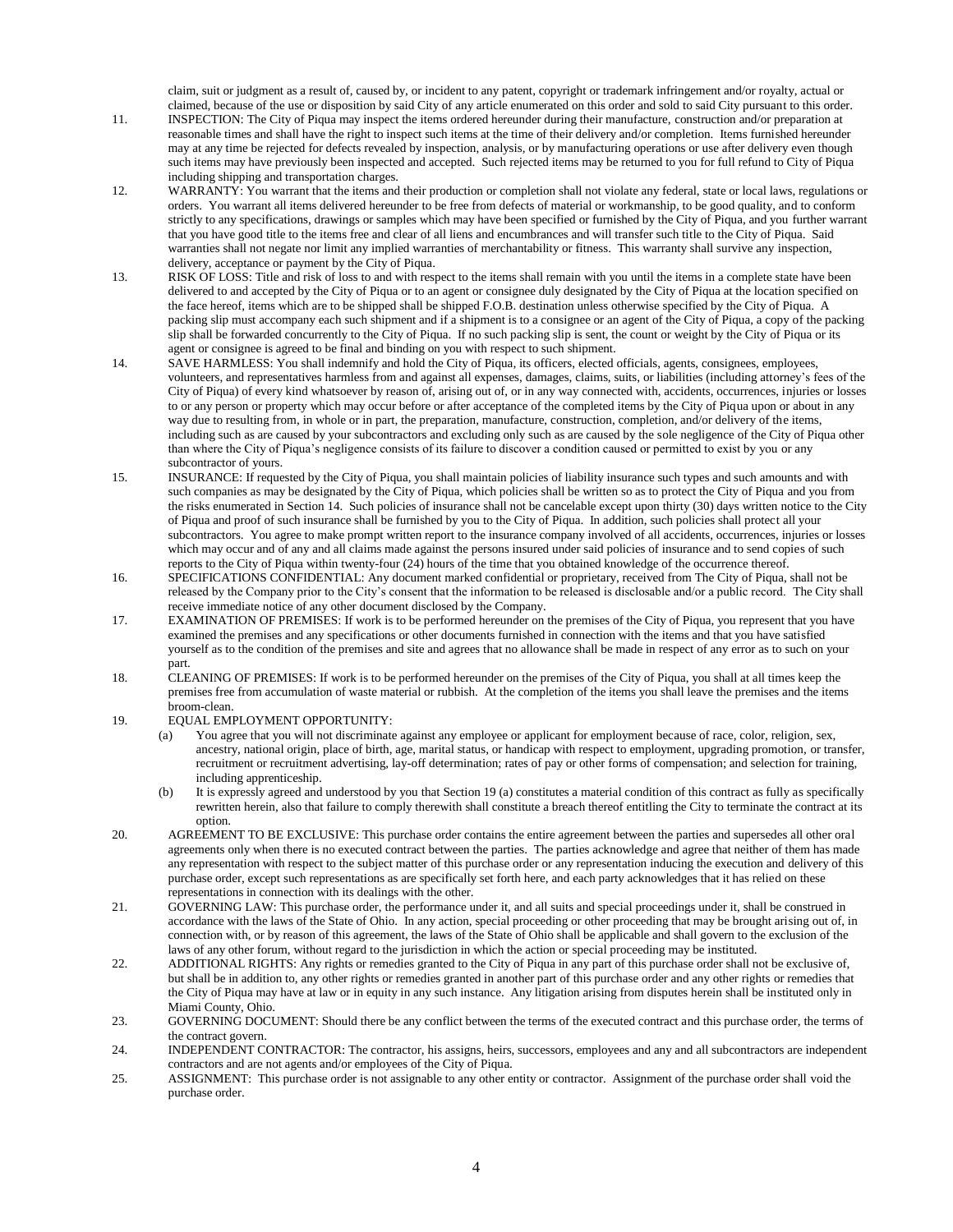# **City of Piqua, Ohio Scope of Work**

In the event the owner of a lot within the municipal corporation limits of Piqua does not cut grass, weeds and vines when certain conditions exist, it becomes necessary for the City to cause the trimming or removal of the subject trees, weeds and vines. Maintenance for all nuisance properties reported by the City of Piqua Development Department includes mowing and trimming so that all areas look well maintained and properly cared for.

Work to include the following:

- The Development Department report to the contractor overgrown vegetation grass, weeds or vines causing a nuisance. Nuisances reported to the contractor shall be cut every subsequent time the height exceeds eight inches.
- The contractor shall cut the overgrown vegetation grass, weeds or vines causing a nuisance within 48 hours of notification.
- If the property is already cut upon arrival, the contractor is to notify the Development Department and contractor will receive the minimum charge.
- Walk the lawn prior to mowing to identify and remove any objects that can damage equipment. The City is not responsible for damaged equipment.
- Bag and remove clippings from the premises, or make several passes over the lawn to mulch the vegetation into small enough clippings that the trimmings are not visible on the surface of the lawn. All adjacent pavement surfaces, including streets and alleys, shall be swept or blown so that all grass clippings are removed from the surrounding pavement surfaces.
- Hand trim around all buildings, poles, fences, or other vertical objects so all cut grass, weeds or vines are cut to the finished mow height.
- The selected contractor must perform the work according to this agreement. If the contractor's performance is not satisfactory they will be notified and if the performance does not improve the City may terminate the contract.
- The awarded contractor will not be permitted to subcontract this work to anyone that is not named on the bid documents. The awarded contractor must have a sufficient labor force able to perform all above stated in the work scope. The lowest bidder will be required to give references of work that has been performed for another municipality or large commercial accounts within the last two years.
- The contractor is expected to provide and utilize appropriate personal safety equipment at all times. This includes all mowers to having a proper safety discharge.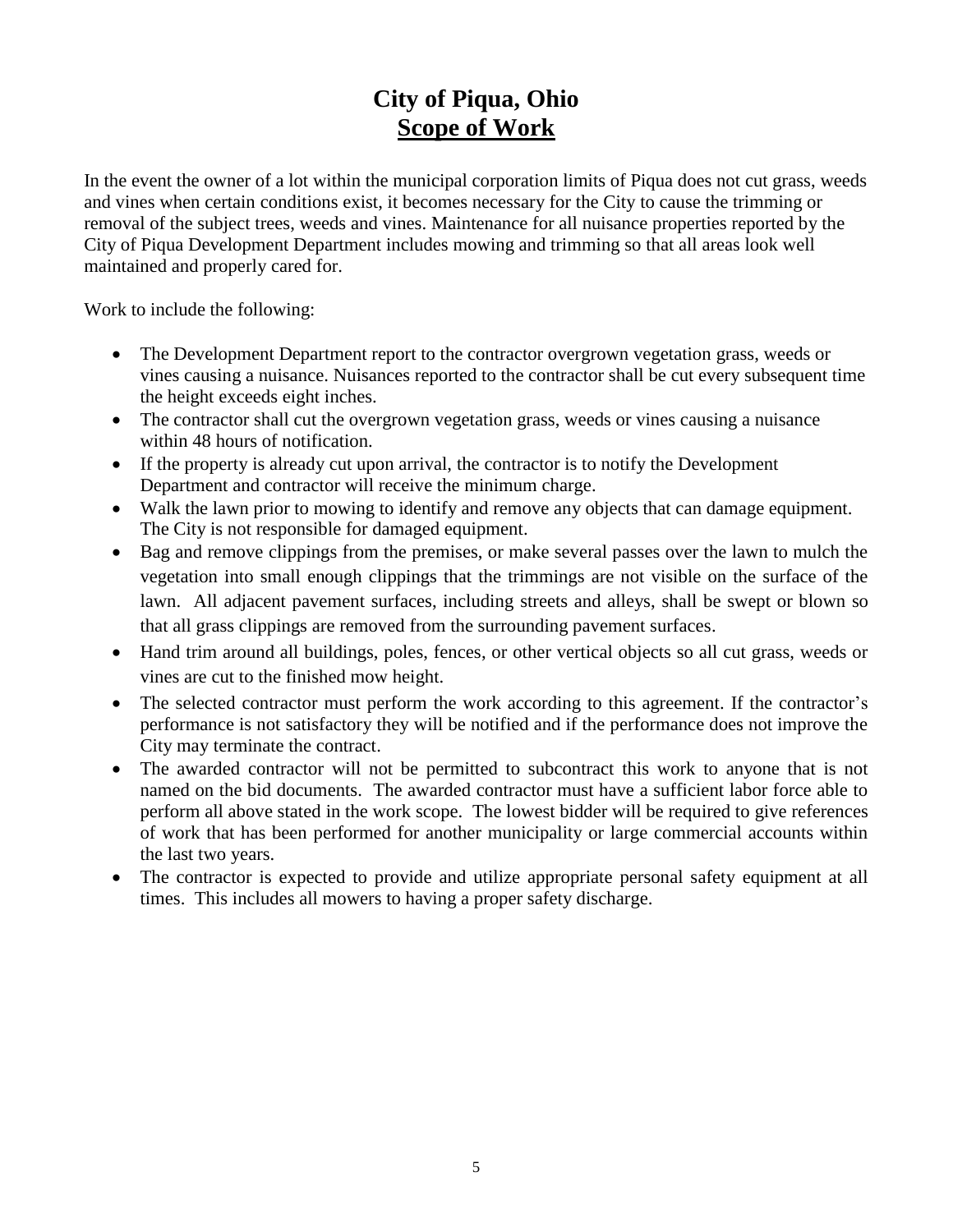Mowing Contractors:

- 1. Mr. Zac Gordon MGZ Lawn & Grounds Care 5250 Troy-Sidney Rd. Piqua, OH 45356 937-275-9710 cell# 937-344-0784 [Mgzllc2015@gmail.com](mailto:Mgzllc2015@gmail.com)
- 2. Mr. Ron McConnaughey DreamLawn, Inc, 9829 N. County Rd. 25-A Piqua, OH 45356 937-773-8995 [ron@dreamlawninc.com](mailto:ron@dreamlawninc.com)
- 3. Mr. Jason Purdy All-Pro Turf and Landscape, LLC 922 Haverhill Dr. Troy, OH 45373 [allproturfland@aol.com](mailto:allproturfland@aol.com)
- 4. Groundskeeper Landscape Group 2332 Stanley Ave. Dayton, OH 45404 937-228-8673
- 5. Mr. Blair Elliott Elliott Land and Hardscaping 1608 Echo Lake Dr. Piqua, OH 45356 937-570-6420
- 6. Mr. Kurt Cruse Easy Lawn/Cruse Lawn Care P.O. Box 1720 Piqua, OH 45356 937-778-8056 [kurtdcruse@yahoo.com](mailto:kurtdcruse@yahoo.com)
- 7. Site Group Inc. 2484 Addison-Carlisle Rd. New Carlisle, OH 45344 937-845-7305
- 8. Mr. Kevin Flory Kevin Flory Landscaping & Lawn Care Inc. 1224 Ft. Jefferson Rd. Greenville, OH 453331 937-548-2216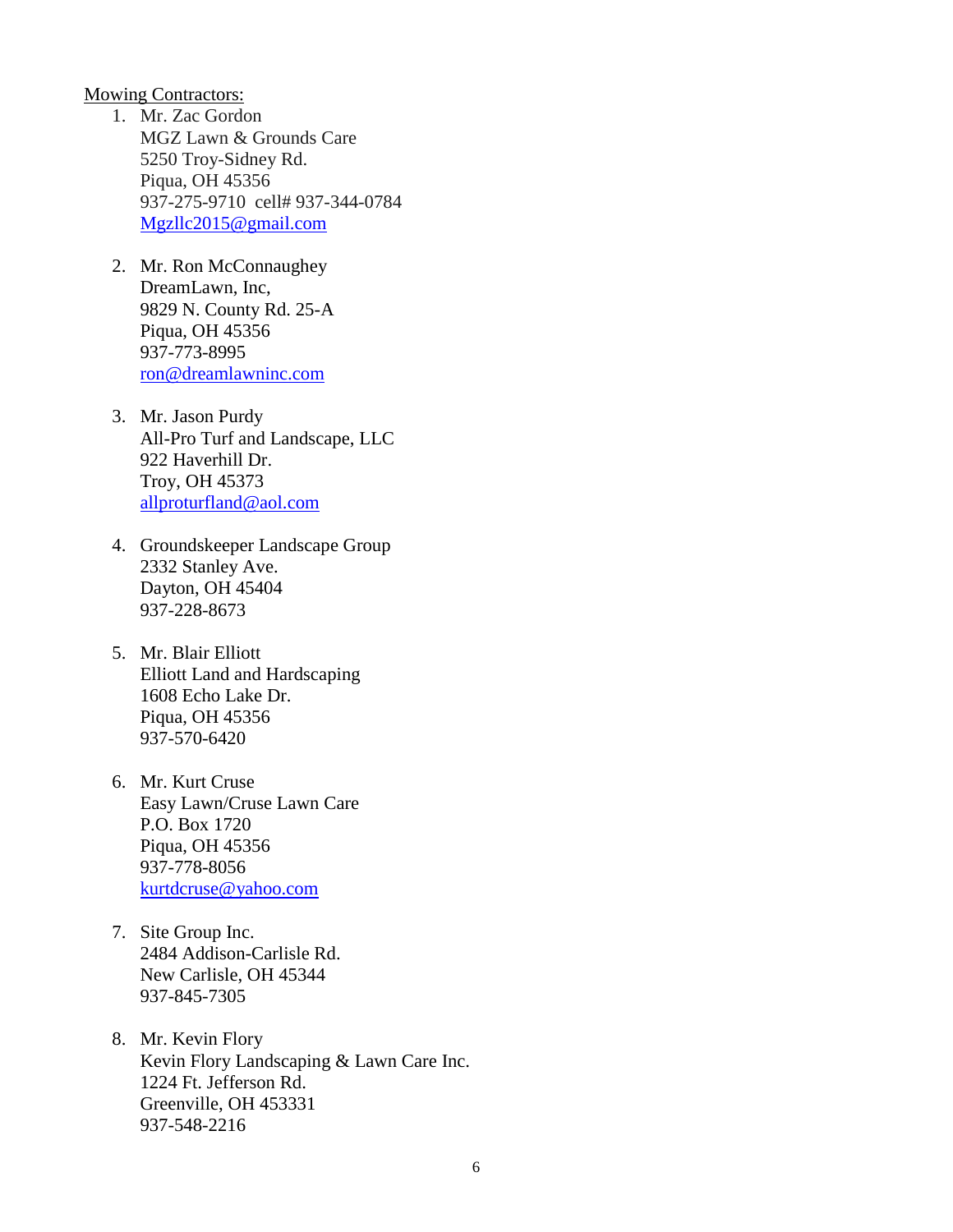[kevinflory@florylandscaping.com](mailto:kevinflory@florylandscaping.com)

- 9. Mr. John Weigel [Weigel49@gmail.com](mailto:Weigel49@gmail.com)
- 10. Mr. Joel Smith Greentech Lawn and Irrigation P.O. Box 679 Troy, OH 45373 937-339-4758 [jsmith@greentechohio.com](mailto:jsmith@greentechohio.com)
- 11. Mr. Derek Jennings Youngerman's Lawn Care, LLC 706 S. Wayne St. Piqua, OH 45356 937-418-2751 [youngermanslawn@gmail.com](mailto:youngermanslawn@gmail.com)
- 12. Mr. Dave Werling D&P Outdoor Services, LLC P.O. Box 1856 Piqua, OH 45356 937-418-7285 [dwwerling@gmail.com](mailto:dwwerling@gmail.com)
- 13. Mr. Myron Wheeler Groundskeeper Landscape Group 2332 Stanley Ave. Dayton, OH 45404 937-228-8673 [mwheeler@groundskeeper.us](mailto:mwheeler@groundskeeper.us)
- 14. Mr. Joseph Staley 937-606-4855
- 15. Rigola LLC Mr. Nick Rigola Jr. 937-541-6639 1268 E Ash St Ste 124 Piqua, OH 45356
- 16. Mr. Jeremy Jones 937-214-1117
- 17. Wolf Landscape & Repair, LLC Mr. Matt Wolf 102 Chestnut St. Laura, OH 45337